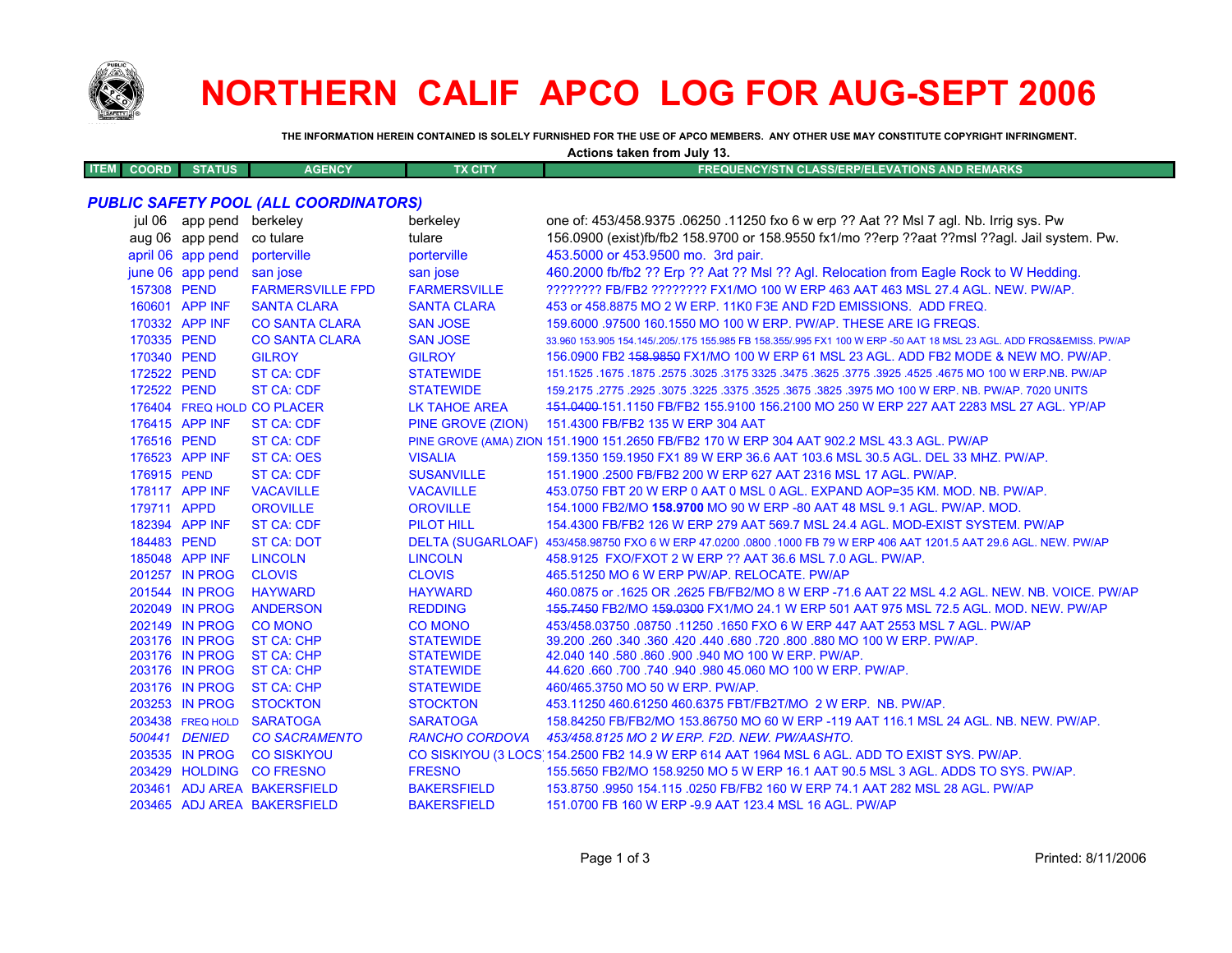**THE INFORMATION HEREIN CONTAINED IS SOLELY FURNISHED FOR THE USE OF APCO MEMBERS. ANY OTHER USE MAY CONSTITUTE COPYRIGHT INFRINGMENT.**

**Actions taken from July 13.**

| <b>ITEM</b>      | <b>COORD</b>               | <b>STATUS</b>  | <b>AGENCY</b>                                           | <b>TX CITY</b>          | <b>FREQUENCY/STN CLASS/ERP/ELEVATIONS AND REMARKS</b>                                                                  |
|------------------|----------------------------|----------------|---------------------------------------------------------|-------------------------|------------------------------------------------------------------------------------------------------------------------|
|                  |                            |                | 203468 ADJ AREA BAKERSFIELD                             | <b>BAKERSFIELD</b>      | 155,4300 FB 130 W ERP -16.9 AAT 123.4 MSL 16 AGL, PW/AP.                                                               |
|                  |                            | 203675 IN PROG | <b>SAN RAMON VLY FPD</b>                                | <b>W CREEK (DIABLO)</b> | 460.5750 FB/FB2 8.5 W ERP 958 AAT 1170 MSL 10 AGL, PW/AP.                                                              |
|                  |                            | 500466 DENIED  | <b>CO FRESNO</b>                                        | <b>KERMAN</b>           | 159.11250 FB2/MO 155.0850 FX1/MO 20 W ERP 14 AAT 59 MSL 15.2 AGL. NEW. PW/AASHTO.                                      |
|                  | 203706 APPD                |                | ST CA: JUDICIAL COUNCIISAN FRANCISCO                    |                         | 453.2750 FB/FB2/FX1/MO 19 W ERP 25.6 AAT 19.2 MSL 36.6 AGL. NEW, WB, PW/AP,                                            |
|                  | 203743 APPD                |                | HUMBOLDT ST UNIV PD ARCATA                              |                         | 155.1150 FB/FB2/MO 156.2400 MO 100 W ERP ??AAT 28 MSL 22 AGL, ADD NEW SITE, PW/AP,                                     |
|                  | 105317 APPD                |                | <b>RUSSIAN RIVER CO WATER GURNEVILLE</b>                |                         | 173.28750 FXO 8W ERP V AAT V MSL 7 AGL. RESTORAL. SEVERAL LOCNS. IG/EWA.                                               |
|                  | 105317 APPD                |                | <b>CO SAN MATEO</b>                                     | <b>MONTARA</b>          | 453.2500 FB2 50 W ERP@230T 68.1 AAT 145 MSL 9.4 AGL. PW/IMSA.                                                          |
|                  | 024732 APPD                |                | <b>HOOPA VALLEY RES FM HOOPA (HUM CO)</b>               |                         | 155.3850 1000 .8200 FB2/MO 150.8050 154.1900 .3550 .3850 151.0850 159.1800 MO                                          |
|                  |                            |                |                                                         | CONTINUES >>>           | 35 W ERP 296 AAT 103.6 MSL 12 AGL, PW/IMSA, RESTORAL,                                                                  |
|                  |                            | 203881 IN PROG | <b>SANTA ROSA</b>                                       | <b>SANTA ROSA</b>       | 453/458.93750 FXO/FXOT 6 W ERP V AAT V MSL 7 AGL, NB, NEW, PW/AP                                                       |
|                  | 1660019 APPD               |                | <b>TORRE AVE PROJECT 11 CUPERTINO</b>                   |                         | 465.0000 FB 25 W ERP ?? AAT 72 MSL 12 AGL. IG/PCIA. NEW. JOB-SITE DIGITAL PAGING.                                      |
|                  | 44099 APPD                 |                | <b>YUROK DEPT OF PS</b>                                 | KLAMATH AREA            | 173.3250 (IG) MO 100 W ERP. WB. NEW. PW/???                                                                            |
|                  | 060577 APPD                |                | KANAHAWA WATER                                          |                         | 153.7250 .2500 FB/MO ?? W ERP ?? AAT ?? MSL ?? AGL.                                                                    |
|                  | 510545 APPD                |                | <b>CO FRESNO</b>                                        | <b>KERMAN</b>           | 155,0850 FB2/MO 159,1050 FX1/MO 20 W ERP 14 AAT 59 MSL 15,2 AGL, NEW, PW/AASHTO,                                       |
|                  | 204014 APPD                |                | <b>SAN MATEO PREHOSP</b>                                | <b>DALY CITY</b>        | 151.4750 FB/MO 154.1000 155.4000 FB/FB2/MO 156.0450 FX1/MO49 W ERP 338.6 AAT 366 MSL 15 AGL.PW/AP                      |
|                  | 204014 APPD                |                | <b>SAN MATEO PREHOSP</b>                                | <b>DALY CITY</b>        | 151.4750 FB/MO 154.1000 155.4000 FB/FB2/MO 156.0450 FX1/MO49 W ERP 138.4 AAT 168 MSL 11 AGL.PW/AP                      |
|                  | 204014 APPD                |                | <b>SAN MATEO PREHOSP</b>                                | <b>PACIFICA</b>         | 151.4750 FB/MO 154.1000 155.4000 FB/FB2/MO 156.0450 FX1/MO 270 W ERP 107.7 AAT 153 MSL 18 AGL.PW/AP                    |
|                  | 204014 APPD                |                | <b>SAN MATEO PREHOSP</b>                                | SO <sub>SF</sub>        | 151.4750 FB/MO 154.1000 155.4000 FB/FB2/MO 156.0450 FX1/MO 100 W ERP -33.2 AAT 24 MSL 6 AGL.PW/AP                      |
|                  | 204014 APPD                |                | <b>SAN MATEO PREHOSP</b>                                | SO SF                   | 151.4750 FB/MO 154.1000 155.4000 FB/FB2/MO 156.0450 FX1/MO 65 W ERP 117.6 AAT 164 MSL 3AGL.PW/AP                       |
|                  | 101884 APPD<br>204018 APPD |                | <b>KING AMERICAN AMB CO SAN FRANCISCO</b><br>ST CA: CHP | <b>WILLIAMS</b>         | 453.88750 MO/MO3 1.3 W ERP. PW/IMSA. NB.<br>42.3600 FB DELETE FREQ. PW/AP                                              |
|                  | 204020 APPD                |                | <b>ST CA: CHP</b>                                       | <b>YUBA CI</b>          | 42.3600 FB DELETE FREQ. PW/AP                                                                                          |
|                  | 204021 APPD                |                | ST CA: CHP                                              | <b>WILLOWS</b>          | 42.3600 FB DELETE FREQ. PW/AP                                                                                          |
|                  |                            | 510276 DENIED  | <b>BRISBANE</b>                                         | <b>BRISBANE</b>         | 158.99250 MO 5 W ERP. NB. DIGITAL. PW/AASHTO                                                                           |
|                  |                            | 510276 DENIED  | BRISBANE                                                | <b>BRISBANE</b>         | 156.08250 MO 5 W ERP. NB. DIGITAL. PW/AASHTO                                                                           |
|                  | 510276 APPD                |                | <b>BRISBANE</b>                                         | <b>BRISBANE</b>         | 159.0450 MO 5 W ERP. NB. DIGITAL. PW/AASHTO                                                                            |
|                  | 204144 APPD                |                |                                                         |                         | FOOTHILL-DeANZA COLL LOS ALTOS/CUPERTINO 155.72250 FB/FB2/MO 158.7825 FX1/MO 50 W ERP -90 AAT 104 MSL 6 AGL. NB. PW/AP |
|                  | 100114 APPD                |                | UNITED PARCEL SVC                                       | <b>STOCKTON</b>         | 457.71250.78750.88750.467.18750.51250 MO 5 W ERP NB. IG/EWA. MOD.                                                      |
|                  | 100453 APPD                |                | UNITED PARCEL SVC                                       | ROCKLIN                 | 457.71250.78750.88750.467.18750.51250 MO 5 W ERP NB. IG/EWA. MOD.                                                      |
|                  | 100806 APPD                |                | UNITED PARCEL SVC                                       | ANDERSON                | 457.71250.78750.88750.467.18750.51250 MO 5 W ERP NB. IG/EWA. MOD.                                                      |
|                  | 203878 APPD                |                | <b>SANTA MARIA</b>                                      | <b>SANTA MARIA</b>      | 453.8500 FB/FB2/MO 25 W ERP -62 AAT 79.6 MSL 12.1 AGL, NB. PW/AP                                                       |
|                  |                            | 204274 IN PROG | <b>CO BUTTE</b>                                         | CO BUTTE                | ???.???? MO/MO3 2 W ERP. NB. PW/AP                                                                                     |
|                  |                            | 204279 IN PROG | PALO ALTO                                               | PALO ALTO               | 453/458.6375 458.4125 .5125MO 4 W ERP NB, NEW, PW/AP                                                                   |
|                  | 204317 APPD                |                | <b>CO PLACER</b>                                        | <b>CO PLACER</b>        | MED 1-10 + 458 MO 100 W ERP ??AAT ?? MSL ?? AGL. INCR MO COUNT. PW/AP.                                                 |
|                  | 204318 APPD                |                | <b>CO PLACER</b>                                        | <b>CO PLACER</b>        | MED 1-10 + 458 MO 1 W ERP ??AAT ?? MSL ?? AGL. INCR MO COUNT. PW/AP.                                                   |
|                  | 204321 APPD                |                | CO SAN JOAQUIN                                          | <b>STOCKTON</b>         | 155,4000 FB/MO 200 W ERP 18 AAT 4.5 MSL 25 AGL. CENTRALIZE DISPATCHING, PW/AP.                                         |
|                  |                            |                |                                                         |                         |                                                                                                                        |
| 470-512 MHz POOL |                            |                |                                                         |                         |                                                                                                                        |
|                  |                            | 202214 IN PROG | <b>CO MARIN</b>                                         | <b>BODEGA</b>           | 483.9500 .3750 484.8750 490.8000 488.9750 489.3250 .7000 490.1000 .3750                                                |

|             |               | <b><i>LULL</i></b> IN FRUG CU MARIN | <b>BUDLOA</b>     |                                                                                                                   |
|-------------|---------------|-------------------------------------|-------------------|-------------------------------------------------------------------------------------------------------------------|
|             |               | <b>CONTINUES</b>                    |                   | FB/FB2 200 W ERP 39 AAT 218 MSL 30 AGL. ADD TO EXIST, YP/AP.                                                      |
|             |               | 202278 IN PROG CO MARIN             |                   | CO MARIN & SONOMA 483.6525 .1750 485.6250 484.2000 489.8500 FB2/MO 200 W ERP 566 AAT 745 MSL 60.7 AGL. NEW. PW/AP |
|             |               | 201279 IN PROG CO CONTRA COSTA      | <b>ORINDA</b>     | 482.7250 489.2500 490.0500 FB8/MO 33 W ERP 487 AAT 583 MSL 43 AGL. PW/AP                                          |
|             |               | 201289 IN PROG CO CONTRA COSTA      | <b>MARTINFZ</b>   | 482.5750 483.0000 483.4000 483.7750 FB8/MO8 137 W ERP 239 AAT 273 MSL 36.6 AGL. PW/AP. NEW.                       |
|             | 172546 DENIED | MOBILE RADIO ASSOC                  | <i>I IVERMORF</i> | 484.96250 FB6/FX1T/MO6 250 W ERP 126 AAT 335 MSL 38 AGL. NB. IG/EWA.                                              |
| 140225 APPD |               | <i>RF WIRELESS</i>                  | NOVATO/WCREEK     | -483.61250 FB6/MO 250 W ERP 936 AAT 1097 MSL 86 AGL. NB. IG/EWA.                                                  |